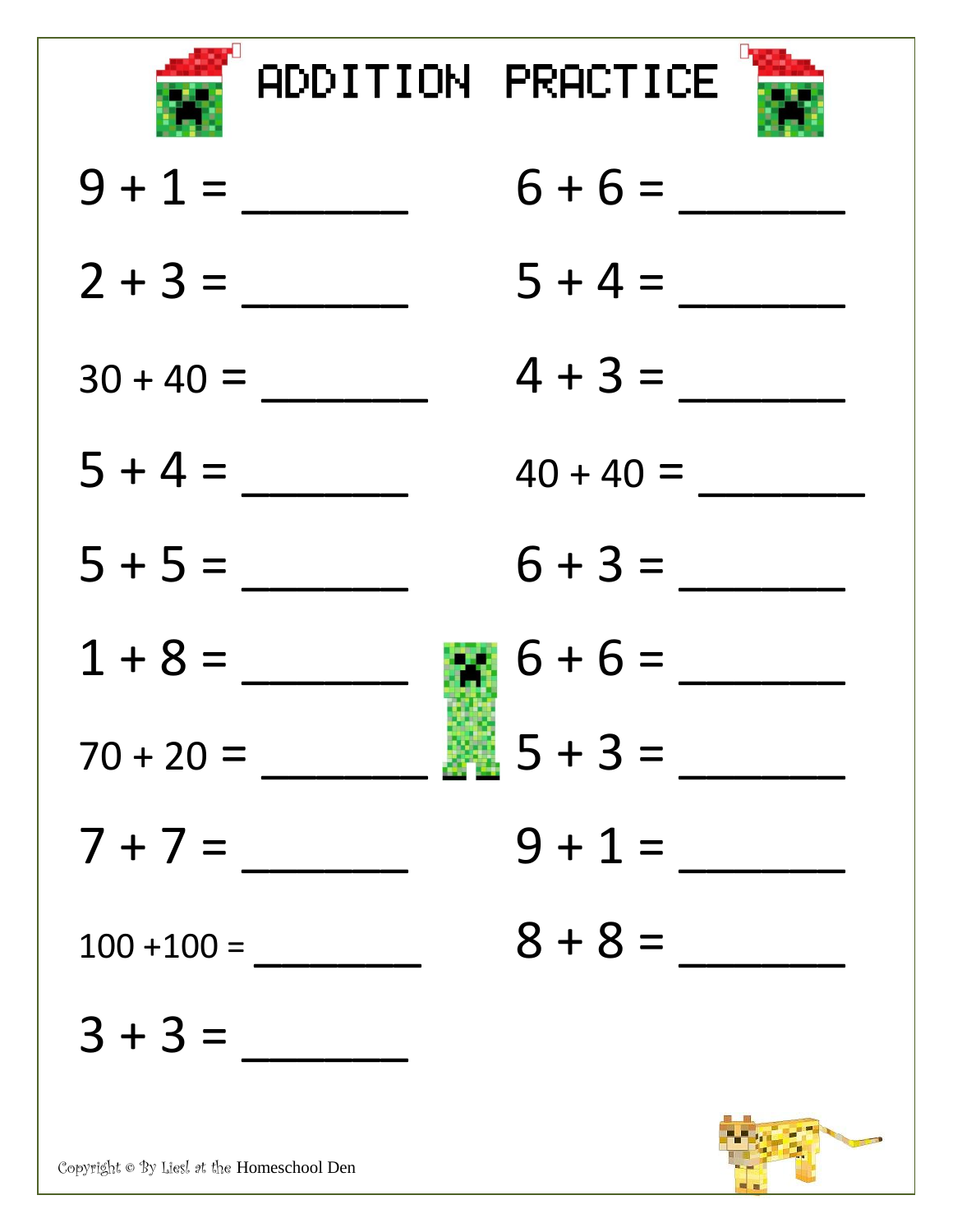

ADDITION PRACTICE D



 $3 + 4 =$  $5 + 8 =$  $4 + 7 =$  $60 + 20 =$  $7 + 8 =$  $8 + 9 =$  $6 + 3 =$  $5 + 7 =$  $200 + 700 =$  $6 + 2 =$ 

| $17 + 1 =$  |
|-------------|
| $5 + 9 =$   |
|             |
| $30+40 =$   |
| $7 + 6 =$   |
| $2 + 3 =$   |
| $40 + 40 =$ |
| $8 + 3 =$   |
| $3 + 5 =$   |
| $8 + 6 =$   |
|             |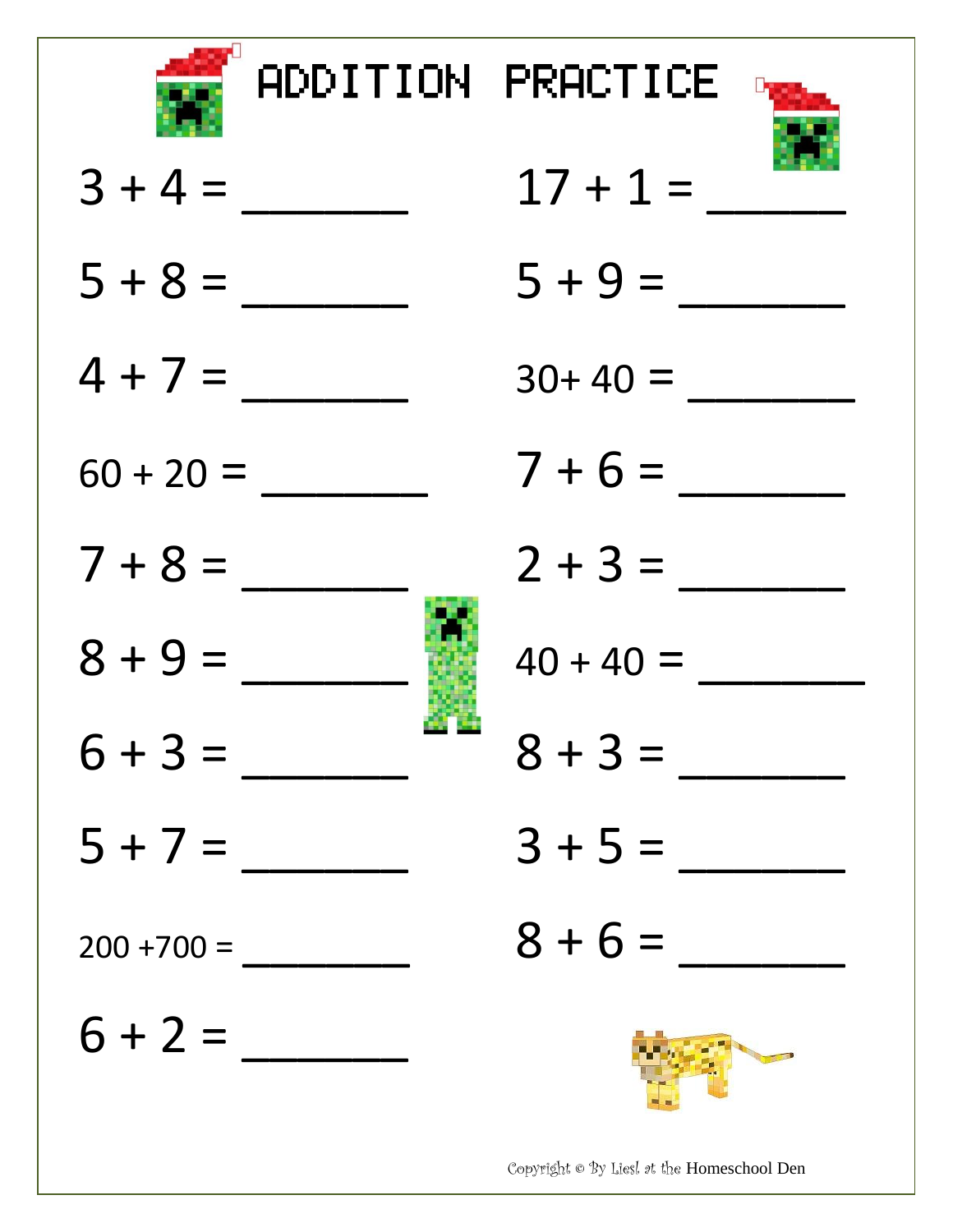

ADDITION PRACTICE



| $3 + 4 =$   | $9 + 7 =$          |
|-------------|--------------------|
| $60 + 20 =$ | $50 + 40 =$        |
| $4 + 7 =$   | $8 + 4 =$          |
| $6 + 9 =$   | $6 + 5 =$          |
| $7 + 8 =$   | $5 + 3 =$<br>93    |
| $9 + 8 =$   | $9 + 4 =$          |
| $7 + 4 =$   | $50 + 50 =$        |
| $50 + 10 =$ | $15 + 4 =$         |
| $10+10 =$   | $8 + 12 =$         |
| $13 + 2 =$  |                    |
|             | <b>RANGE STRAN</b> |

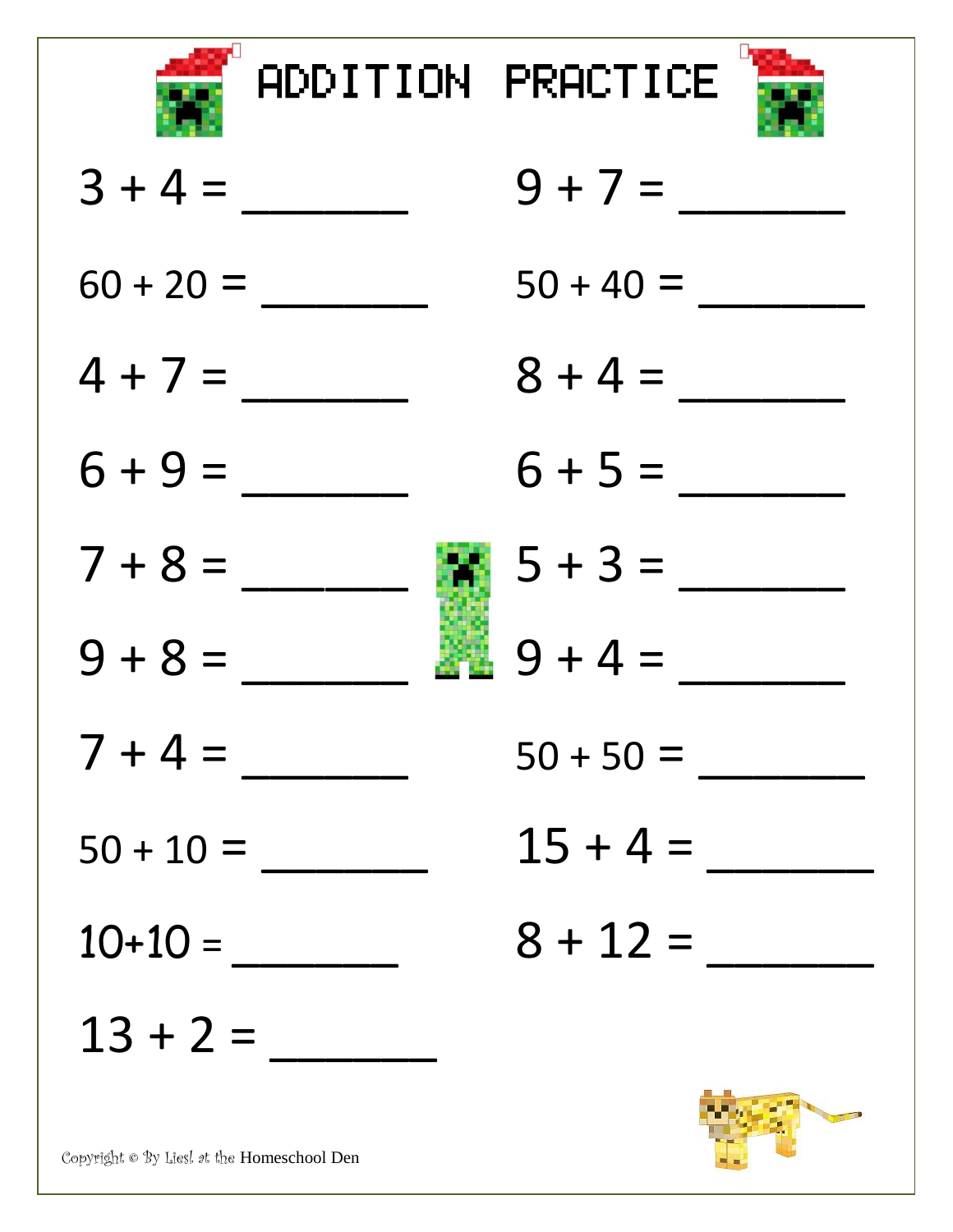



| $20+60=$                                   | $6 + 9 =$   |
|--------------------------------------------|-------------|
| $9 + 6 =$                                  | $4 + 8 =$   |
| $4 + 7 =$                                  | $1 + 3 =$   |
| $8 + 5 =$                                  | $3 + 4 =$   |
| $2 + 9 =$                                  | $7 + 6 =$   |
| $8 + 7 =$                                  | $4 + 8 =$   |
| $10 + 20 =$                                | $9 + 9 =$   |
| $7 + 3 =$                                  | $5 + 6 =$   |
| $6 + 8 =$                                  | $20 + 40 =$ |
| $2 + 5 =$                                  |             |
| Copyright @ By Liesl at the Homeschool Den |             |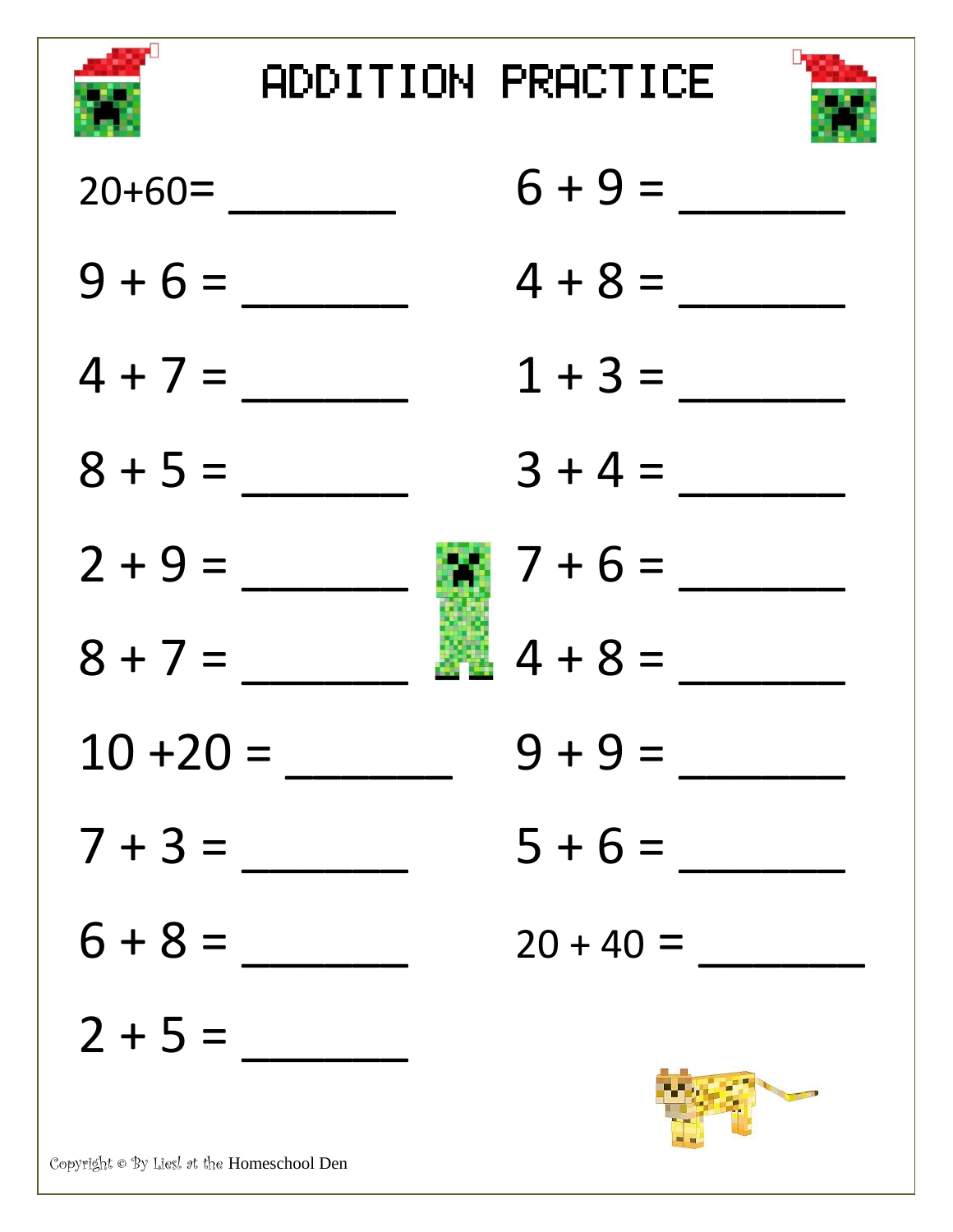

ADDITION PRACTICE



| $9 + 10 =$ |   | $7 + 6$ |
|------------|---|---------|
| $16 + 4 =$ |   | $8 + 5$ |
| $9+5=$     |   | $6 + 2$ |
| $7 + 4 =$  |   | $7 + 4$ |
| $8 + 8 =$  | æ | $9 + 6$ |
| $8 + 10 =$ |   | $4 + 3$ |
| $9 + 4 =$  |   | $7 + 9$ |
| $3 + 6 =$  |   | $5 + 6$ |
| $8 + 6 =$  |   | $7 + 9$ |
|            |   |         |





Copyright © By Liesl at the Homeschool Den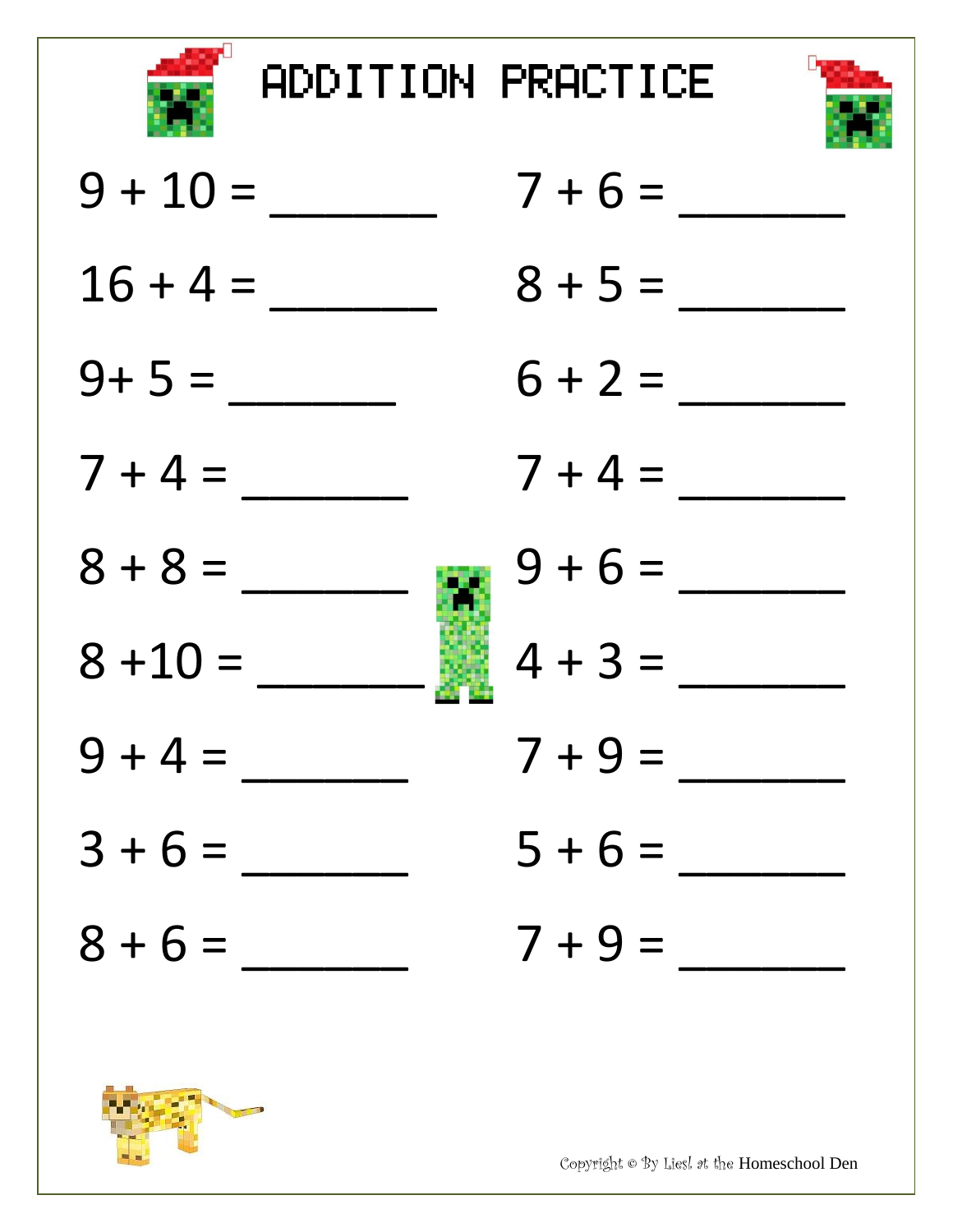

SUBTRACTION PRACTICE







Copyright © By Liesl at the Homeschool Den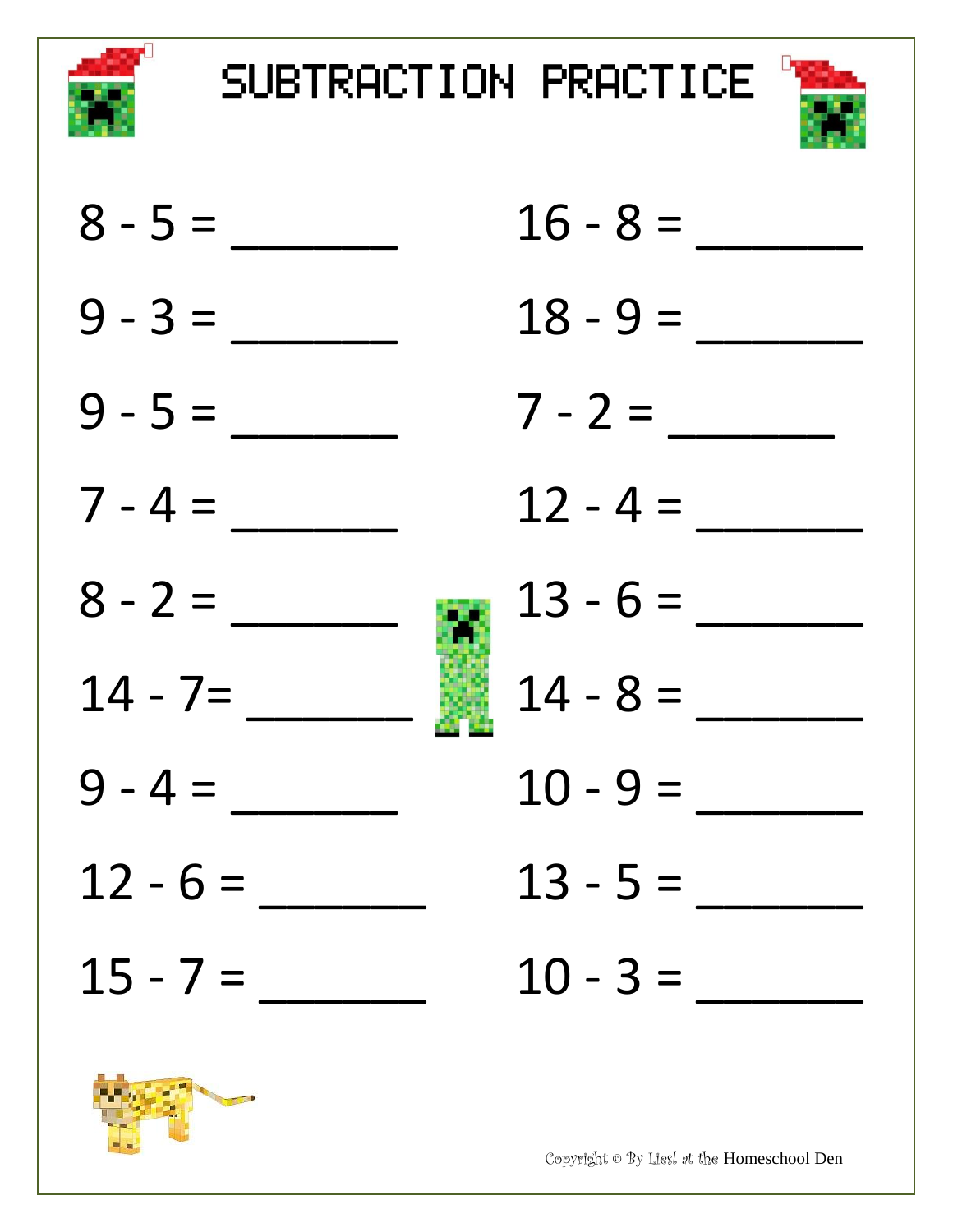

SUBTRACTION PRACTICE